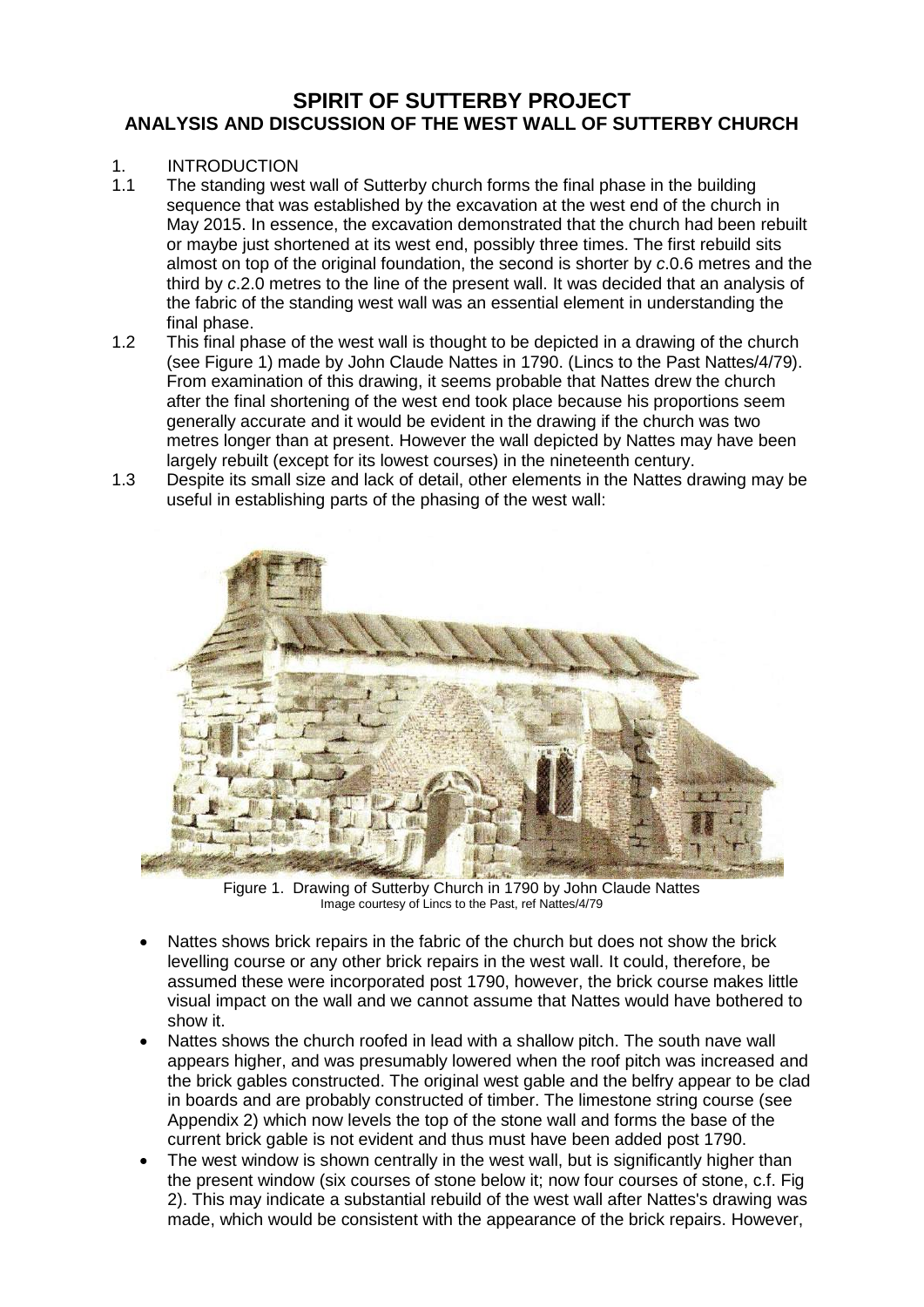it may be purely artistic licence - the artist's perspective of the relationship of west to south sides is distorted to maximise the view of the church. There is a hint of moulding visible on the north jamb of the window similar to the current moulding but no mullion is shown.

- Nattes appears to depict a chamfer some five course up from the ground (visible on the NW corner). This is intriguing as there is no chamfer at this level today. There is a chamfer at ground level (see Phase 1 in Figure 9 and Appendix 1) and a fragment/remnant of chamfer on the north west corner some eight courses up and level with the top of the present window. However, this is probably spurious as it is considered that this fabric forms part of a later repair to a collapsed north west corner (see phase 4b below and Fig. 9).
- 2. SURVEY OF THE WEST WALL
- 2.1 The wall was surveyed by rectified photography in September 2015. The photographs were traced to produce an accurate drawing of the wall at a scale of 1:10. Details of partial masonry courses normally below ground level but exposed during the excavation were added later. Their position is more approximate as they are not derived from rectified photographs. The drawing of the wall is shown at Fig 8.
- 2.2 The fabric and the coursing of the masonry were examined in order to identify different phases of construction, alteration or repair The suggested interpretation comprises nine possible phases and is given at Fig. 9.
- 2.3 An ordinary (non-rectified) photograph of the wall is shown for reference at Fig. 2 below.



Figure 2. The west wall of Sutterby Church

2.4 **Phase 1**, the lowest part of the wall, is characterised by darker sandstone and irregular blocks and is topped by a chamfered course. The chamfered course is much eroded and damaged. It has an average projection of 7.5 cms. The chamfer angle is worn and variable but averages  $50^{\circ}$  (see Appendix 1). It is probable that this fragment of the wall survives from the final rebuild/shortening of the west end. The blocks are irregular and look reused. It is remarkable (and perplexing) that the chamfer blocks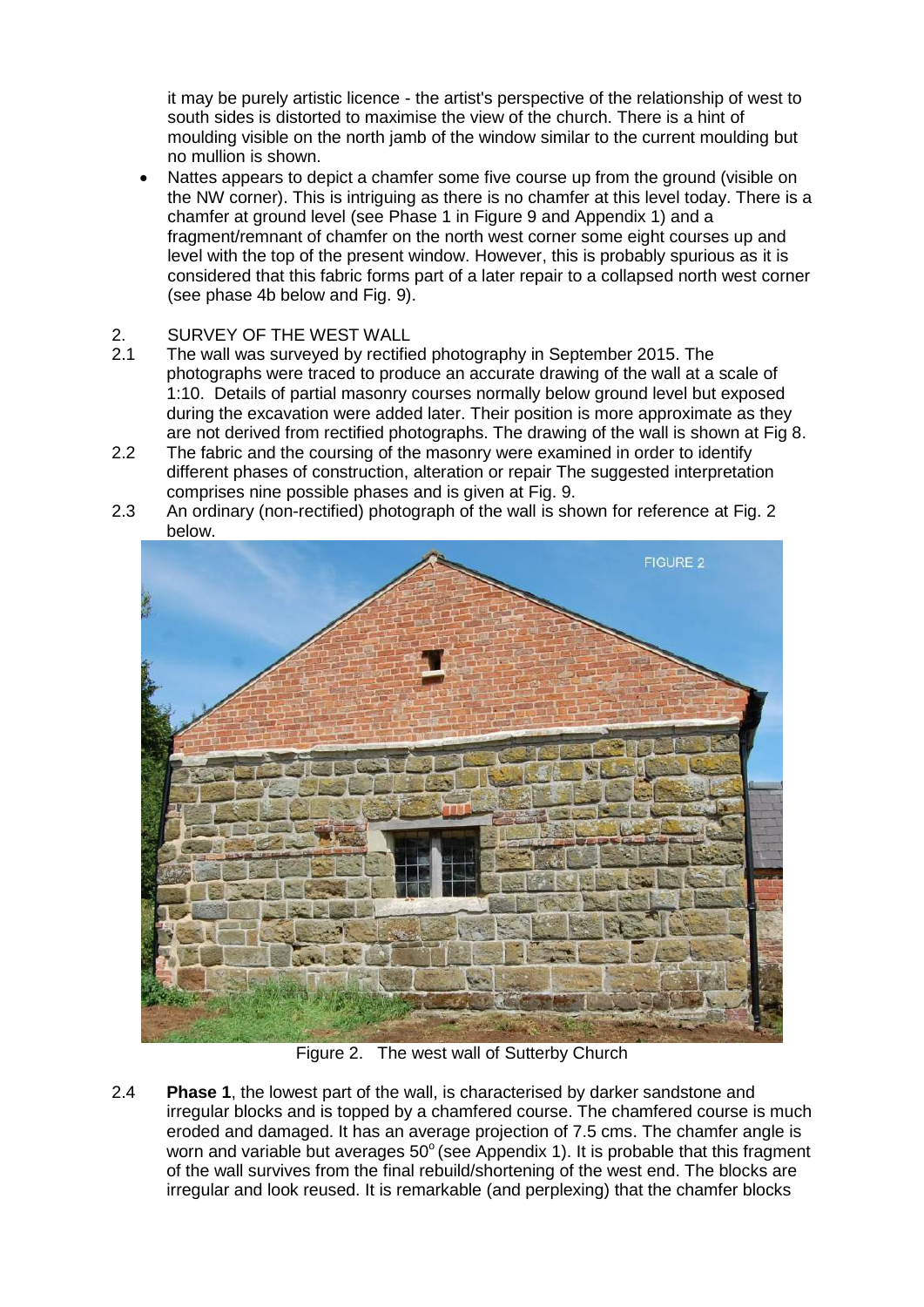from the previous remnant foundation - found during excavation, all in eminently reusable condition - were left in situ and not recycled in this rebuild.

- 2.5 **Phase 2** is a rebuild of the main body of the west wall up to and including the sill and lower jambs of the window - the stone is cut in regular blocks with good coursing and is greener than the phase 1 stone. The sill of the window is limestone (two pieces) but the jambs (except for the recently replaced section) are in sandstone. (see Figs 7a/7b).
- 2.6 **Phase 3** begins with a levelling course of hand-made brick and includes brick coursing each side of the window lintel. The stone is similar in form and coursing to that of phase 2. It is possible that phases 3 and 2 are of the same build with the brick used to adjust levels to fit a pre-existing window frame. Phase 3 terminates under the limestone string course.
- 2.7 **Phase 4a** is defined by a vertical track of discontinuity in coursing, irregular block sizes and broken/reset stones. It may be the result of a rebuild of the south west corner of the church. Conversely, it may be contemporary with phases 2 and 3 but be the result of masons trying to incorporate the stub of the standing south wall into a west wall rebuild. The south wall has not yet been surveyed, however a brief examination of the south west corner suggests the rebuild theory is probable (see Fig. 3 below.



Figure 3. The south west corner of Sutterby church. Although this wall has yet to be surveyed and analysed, a brief inspection suggests that the corner may have been rebuilt. However, the complex sequence of construction around the porch and south door is not yet drawn and analysed.

2.8 **Phase 4b** is defined by a vertical track of discontinuity in coursing and is thought to represent a collapse and rebuild of the north west corner of the church. A survey of the north wall of the church carried out in 2014 identified a corresponding rebuild phase at the west end of the north wall which would be in accord with this suggestion. See phase 4 of the north wall sequence shown at Fig 4 below.



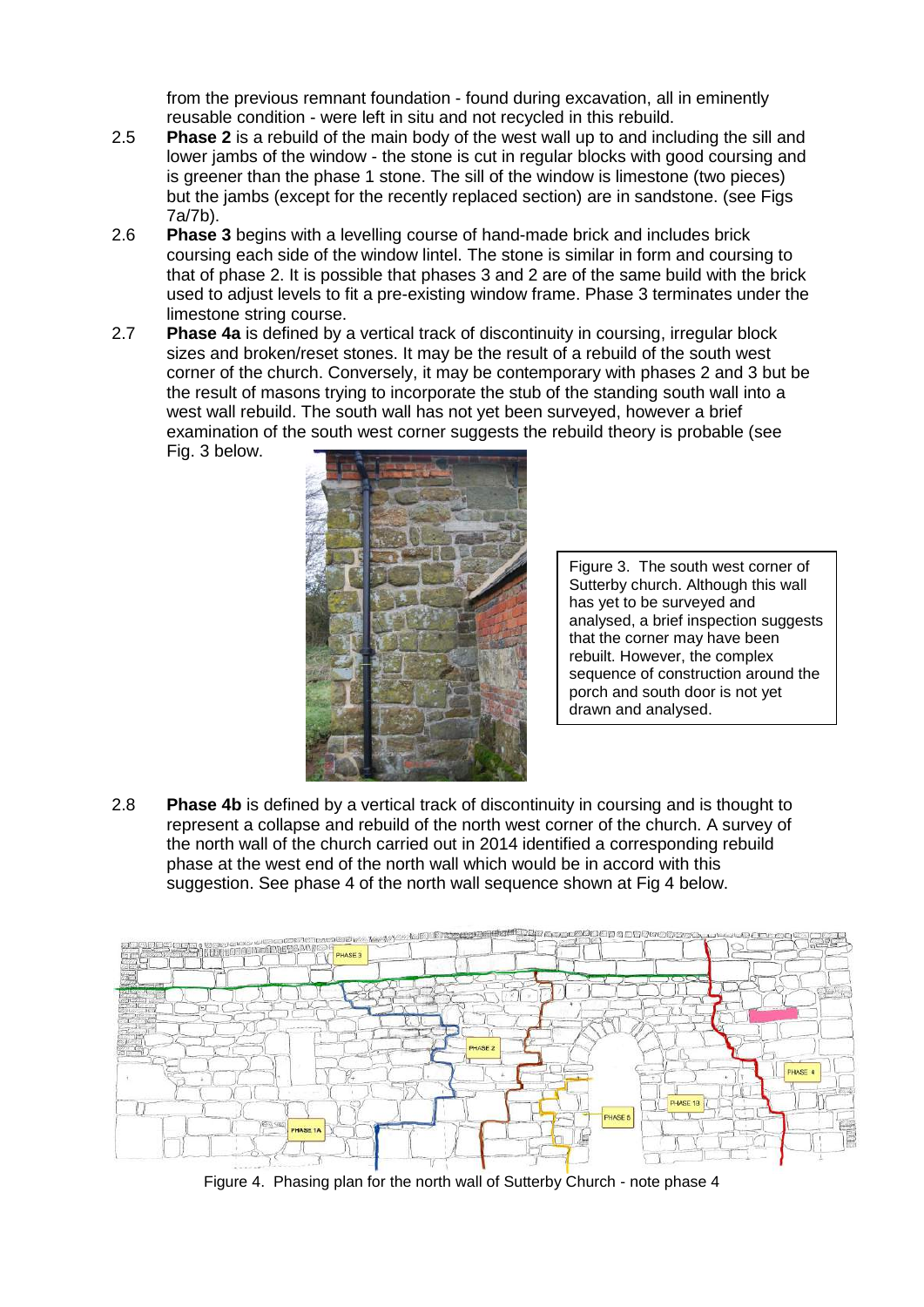- 2.9 **Phase 5** is a line of coursing discontinuity above the window (within phase 3), thought to represent a slump in the masonry due to failure of the lintel (now replaced - see phase 8) sometime in the past. An early repair of this fault utilises machinemade bricks thought to date to the mid-late nineteenth century.
- 2.10 **Phase 6** is the limestone hollow chamfer string course above the stonework of phase 3*.* (see Appendix 2) This appears to have been added as a levelling course before the gable was replaced in brick (the first time) and the brick gable is presumed to be contemporary with it. It is an odd feature which appears to have been reused. It is much damaged and has been purposely reworked in some areas. There is nothing similar elsewhere in the fabric of Sutterby church and it is most unlikely to have originated from here.

This string course is not shown in Nattes's 1790 drawing of the church (Fig. 1) but at some point after that date, and presumably when Welsh slate had become readily available as a roofing material (probably following the introduction of the railways to Lincolnshire in 1848) the lead roof and timber clad gable depicted by Nattes were replaced with a slated roof and brick gable. This entailed steepening the pitch of the roof by reducing the height of the nave walls, and rebuilding the west and east nave gables. The work incorporates larger format, machine-made bricks which probably date from the mid to late nineteenth century. It would be fair to guess that this reroofing of Sutterby church took place around the 1870s. The timber belfry was probably replaced by the arched brick bellcote at the same time.

The string course, brick gable and brick bellcote are shown in Fig 5, a Historic England Archive photograph (Ref: 2826/43) of the church from the north west, dated November 1963



Figure 5. Photograph of Sutterby church from the north west taken in November 1963, showing the limestone string course, the first brick gable and the arched brick bellcote at the west end (Photo from Historic England Archive Ref: 2826/43)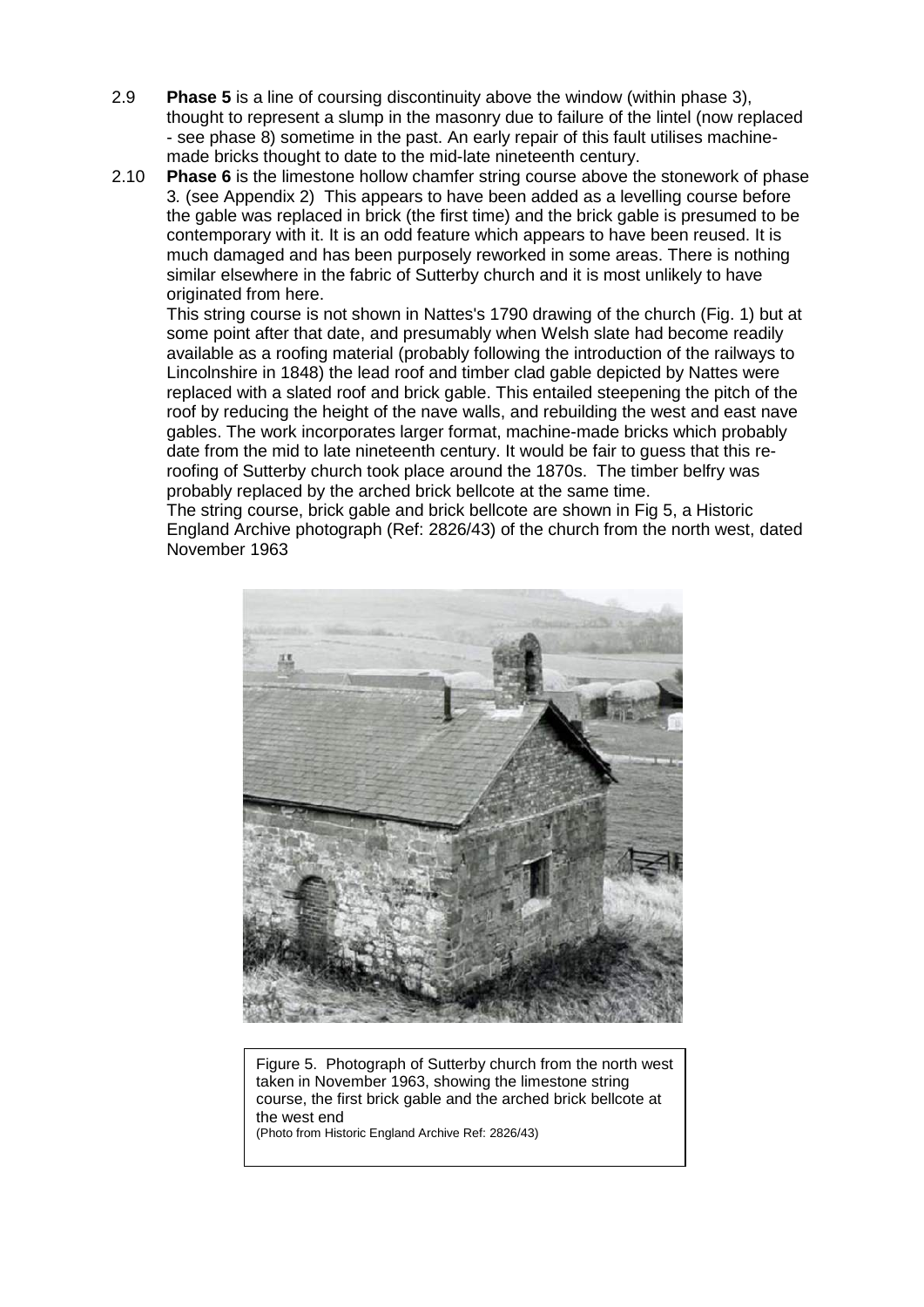2.11 **Phase 7** is a series (four shown) of areas of stone replacement - at first sight, these are straightforward replacements of perished stone, however, it seems from the detail from the Historic England Archive photograph 2826/44 shown at Fig. 6, that



Figure 6. Detail from RCHM photo 2826/44 showing areas of brick repair in west wall - later replaced in stone. (Photo from Historic England Archive Ref:  $2826/44$ 

in 1956, these areas appear originally repaired in brick. The replacement of the brick was carried out before 1996, when architect Peter MacFarlane (of Bond and Reid in Grantham ) comments: ' ...in recent years the walls had been well, and fairly extensively repaired ...'.

MacFarlane's surveys and work specifications show that he designed and supervised the rebuilding of the brick gable at the west end in reproduction hand-made brick, reslated the roof and replaced/reinstated rainwater goods and drainage systems. The work was carried out by Charles Payne of Nettleton.

2.12 **Phase 8** comprises the replacement of the upper stone of the northerly window jamb, together with the fitting of a new timber lintel and mullion. This work was carried out by Anderson and Glenn (Architects) as part of a larger programme of repairs in 2010/2011. Their condition report on the church (August 2011) shows the west window prior to repair (See Figs 7a and 7b, below)



Figures 7a and 7b. The west window of Sutterby Church before and after repair

This repair programme also made provision for an owl nesting box behind the gable of the west wall, and an appropriate hole was made in the brickwork at the centre of the gable. (visible in Fig. 2).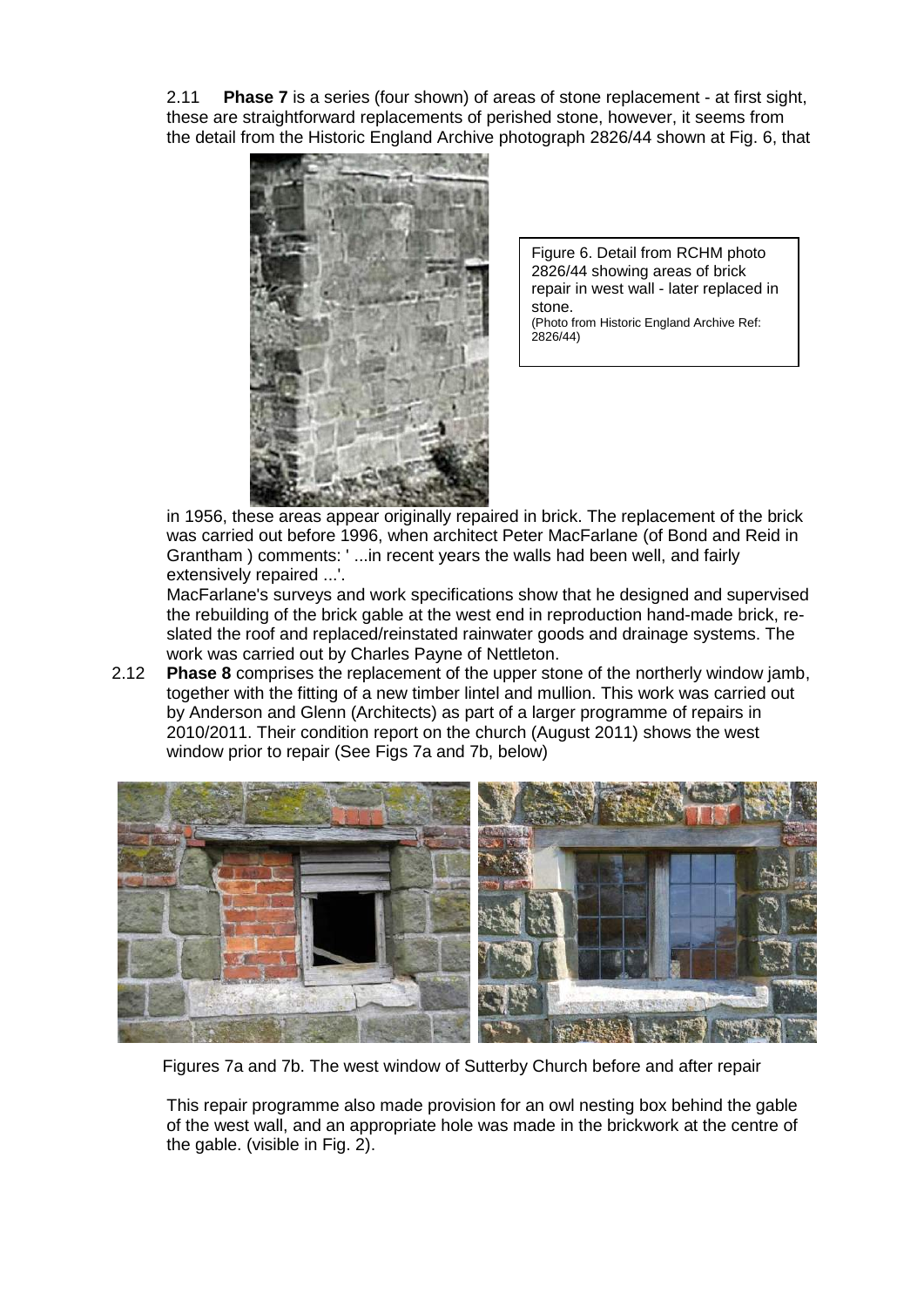- 3. DATING THE PHASES
- 3.1 There are very few dating reference points for the phases and we have very little information from documentary records. The Faculty Book 1713 - 1995 (LAO Ref: DIOC/FB/1) only notes one Sutterby faculty:

55 Sell 2 Bells and repair church 6 May 1743

The following points emerge from the analysis of the wall:

| PHASE | TAQ/TPQ DATES     | <b>COMMENTS</b>                                                     |
|-------|-------------------|---------------------------------------------------------------------|
|       | before 1790       | Base of new west wall built when church shortened? (?c.1500)        |
| 2     | before 1790?      | A rebuild of the west wall up to the brick levelling course (?1743) |
| 3     | after 1790?       | Upwards from the brick levelling course (in 18thC brick?)           |
| 4a    | after 1790        | SW corner repair?                                                   |
| 4b    | after 1790        | NW corner repair                                                    |
| 5     | after 1790        | settlement due to lintel failure                                    |
| 6     | mid to late 1800s | Remodelling of roof - string course and brick gable added?          |
| 7     | after 1956/before | replacement of brick infill of decayed stone                        |
|       | 1996              |                                                                     |
| 8     | 2011              | Repairs to west window - part of 2010/11 repair programme           |

- 3.2 In summary, we are resting most of our dating guesses on the accuracy of the Nattes drawing of 1790. Phase 1 dates to before Nattes's drawing and phase 2 may be before it. But if phases 2 and 3 are contemporary, they probably represent a rebuild before 1790 (possibly the 1743 repairs).
- 3.3 The bricks used in the west wall levelling course, and around the window lintel, have a depth around 55mm (approx  $2^1\prime_4$  inches). These bricks are hand-made and likely to date to the seventeenth or eighteenth centuries, although brick size should not be used as a reliable dating criterion.
- 3.4 As noted above, phases 2 and 3 could be contemporary, the brick levelling course being merely a device to ensure the correct lintel height for the window. Perhaps the window frame was reused in a substantial rebuild of the west wall, in which case, possibly only it, and the lowest courses of the present wall (phase 1) are shown in the 1790 drawing.
- 3.5 The question as to why and when the church was shortened (or rebuilt) remains? (i.e. the origin and date of Phase 1 of the wall). This date sequence is considered in detail in the forthcoming report on the excavation at the west end carried out in May 2015.
- 3.6 It is interesting to speculate that there was considerable wealth around Sutterby following the Restoration of Charles II in 1660. Mr John Dawson, a resident of Sutterby, had inherited "*one messuage, one cottage and forty acres of land , &c. in Sutterby* ...." on the death of his father Charles Dawson in 1640. John Dawson was a staunch Royalist and raised a Troop of Horse under the command of the Marquis of Newcastle. He was captured, imprisoned and fined several times. At the Restoration, Dawson was rewarded for his loyalty with a grant of land in County Tipperary (Ireland) exceeding 2,900 acres, including the castle of Ballinacourty. Descendants of Dawson (the Massy Dawsons) held land in Sutterby until 1803 when they sold to Charles Burrell Massingberd. Could it be that John Dawson used some of his new found wealth in the 1660s to repair and remodel Sutterby Church? And was he responsible for commissioning the massive (relative to Sutterby church) Royal Arms over the chancel screen?

If there was plenty of money available for the work, it could also explain why the good quality stone of the chamfered plinth was left *in situ* and not recovered for reuse. Some records survive of the condition of Sutterby church around this time:

| <b>Date</b> | <b>Comment</b>                                   | <b>Reference</b> |
|-------------|--------------------------------------------------|------------------|
| Aug 1602    | LRS vol 23, p223                                 |                  |
|             | parishes are well repaired and kept decently     |                  |
| 1709        | The rectory has fallen into ruin. The chancel    | LRS vol 4, p120  |
|             | needs repair                                     |                  |
| 6 May 1743  | faculty to sell two bells in order to repair the | LAO DIOC/FB/1/55 |
|             | church                                           |                  |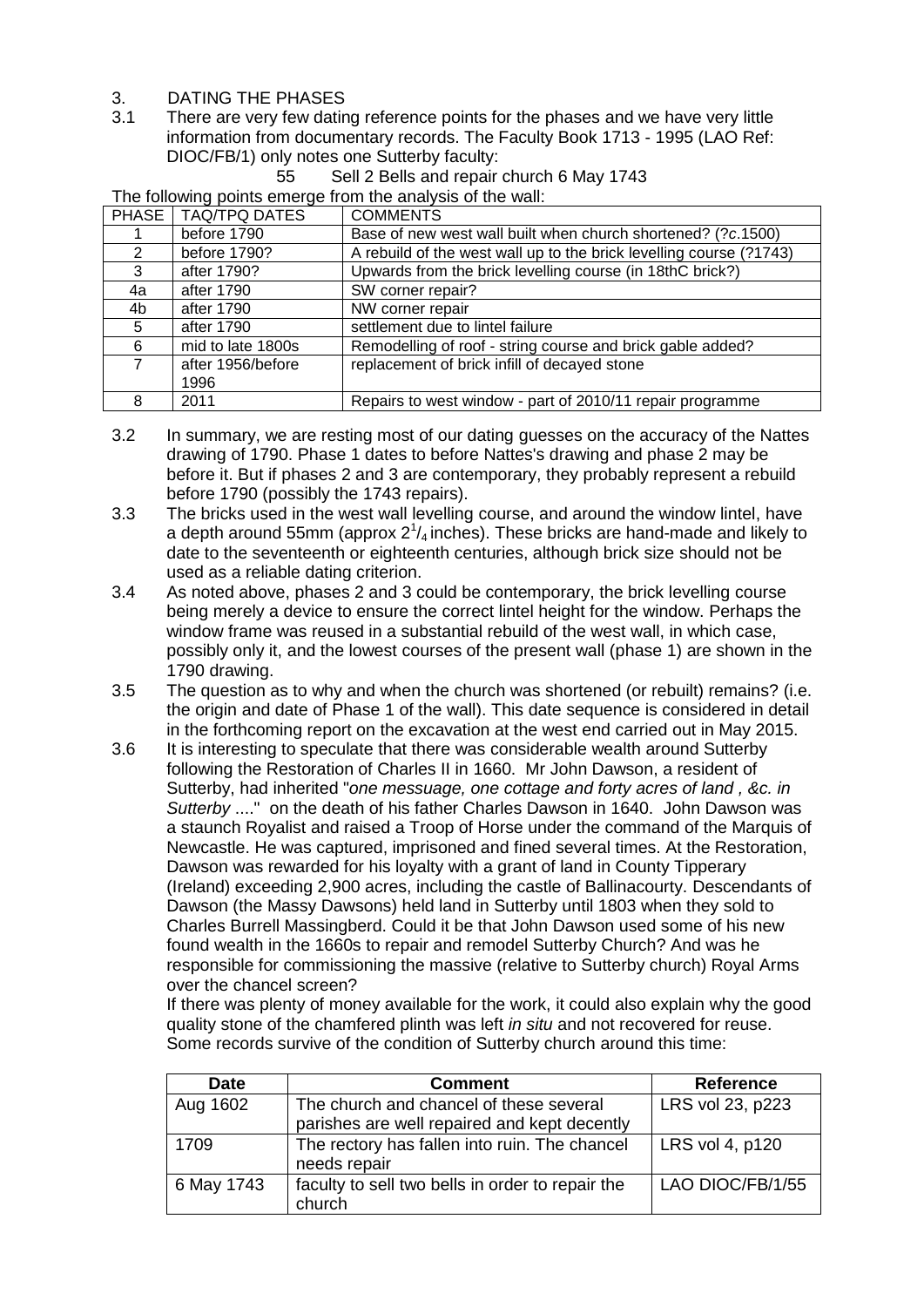This suggests that the church was in good condition in 1602. It is possible that the vicissitudes of the Civil War and Commonwealth may have altered that status such that John Dawson might have funded major repairs and/or remodelling in the 1660s? But the report of 1709 that the chancel was in need of repair and the subsequent faculty of 1743 which sells two bells to fund repair of the church makes major repair or rebuilding works in the 1660s seem unlikely.

3.7 The 1743 repair of the church is likely to be the point at which the brick buttress on the south wall was introduced and when the south east corner of the nave (and presumably the similar work on the north east corner) were repaired with thin handmade bricks. It is understood (? Ref) that the porch was constructed at this time, and it too features the thin hand-made brick. If we choose to mistrust the accuracy of Nattes's drawing, then we might conclude

that a rebuild of the west wall, with its hand-made brick repairs, formed part of the 1743 programme.

3.8 Thus, while we have reached no conclusive programme for the alterations to the west wall, we might speculate on a possible sequence:

| Phase 1 - original rebuild of west wall in present position    | 1600s             |
|----------------------------------------------------------------|-------------------|
|                                                                |                   |
| Phases 2 & 3 - rebuild of west wall from chamfer up            | 1743              |
| Phase 6 - string course and rebuild of gable in brick (and re- | mid to late 1800s |
|                                                                |                   |
| roof)                                                          |                   |
| Phases 4a & 4b - collapse and repairs of corners               | mid to late 1800s |
|                                                                |                   |
| Phase 5 - lintel failure                                       | mid to late 1800s |
|                                                                |                   |
| Phase 7 brick repairs replaced in stone                        | 1980              |
|                                                                |                   |
|                                                                |                   |
| Phase 8 repairs to west window                                 | 2011              |

Dave Start & Geoff Wheatley February 2016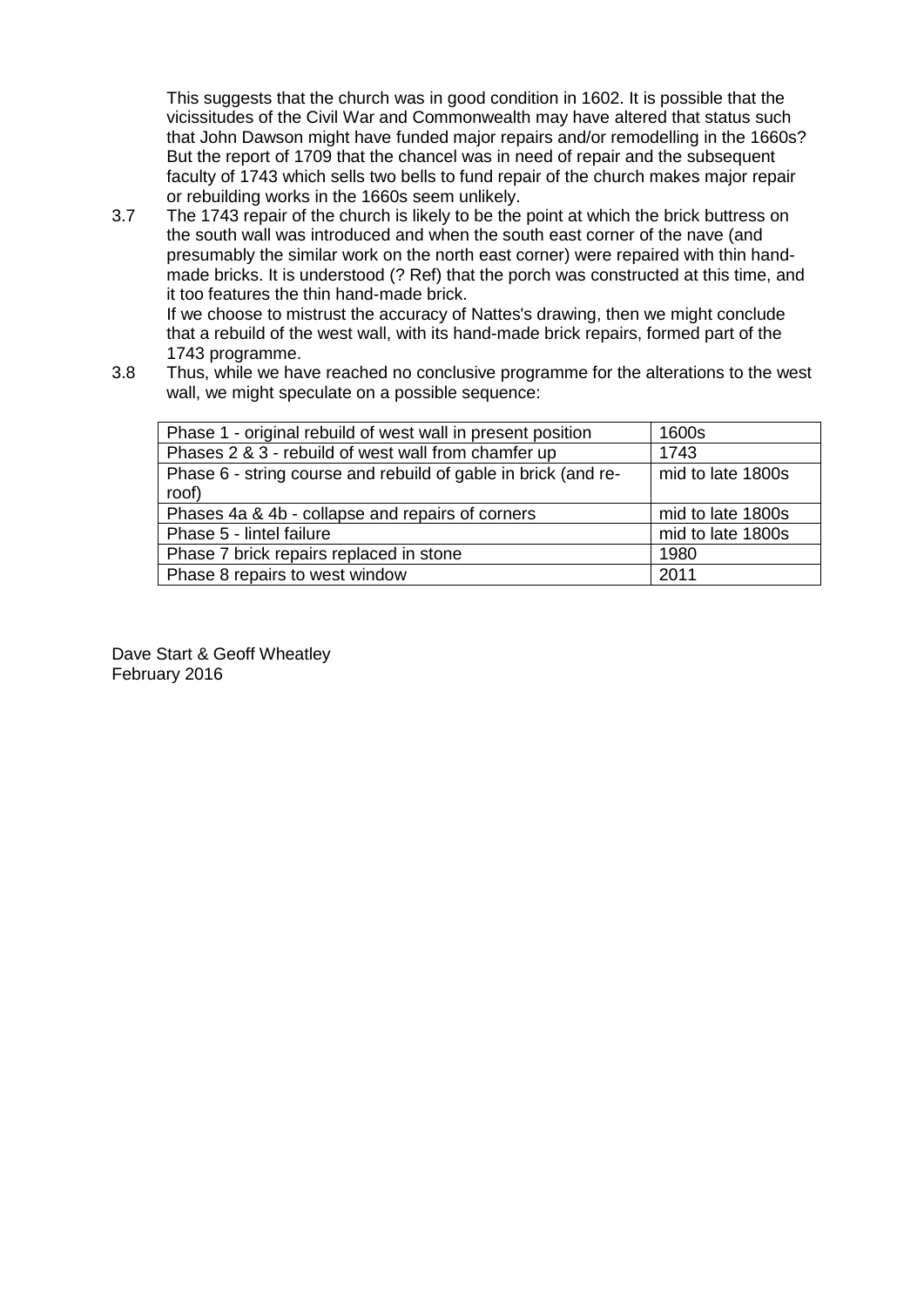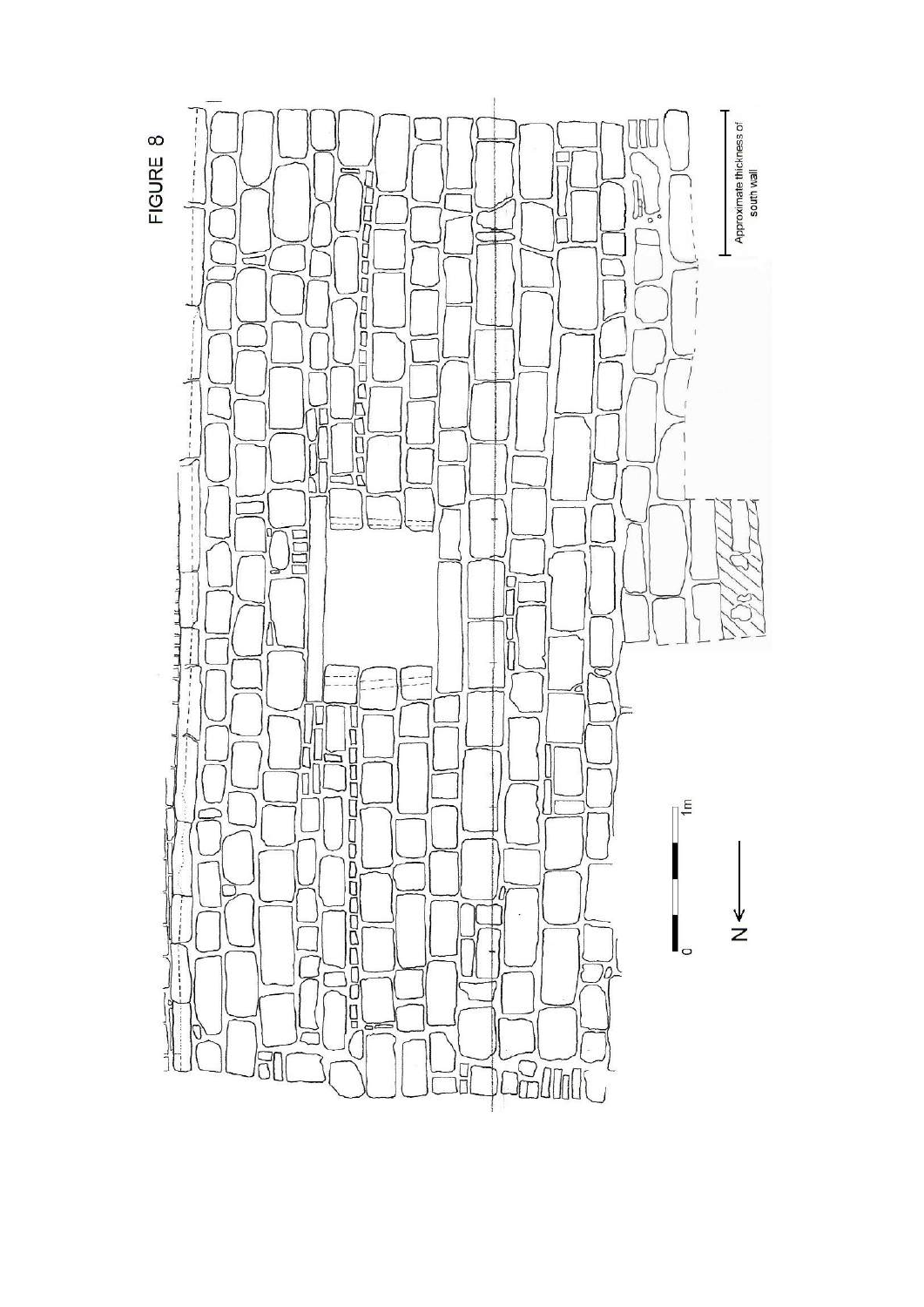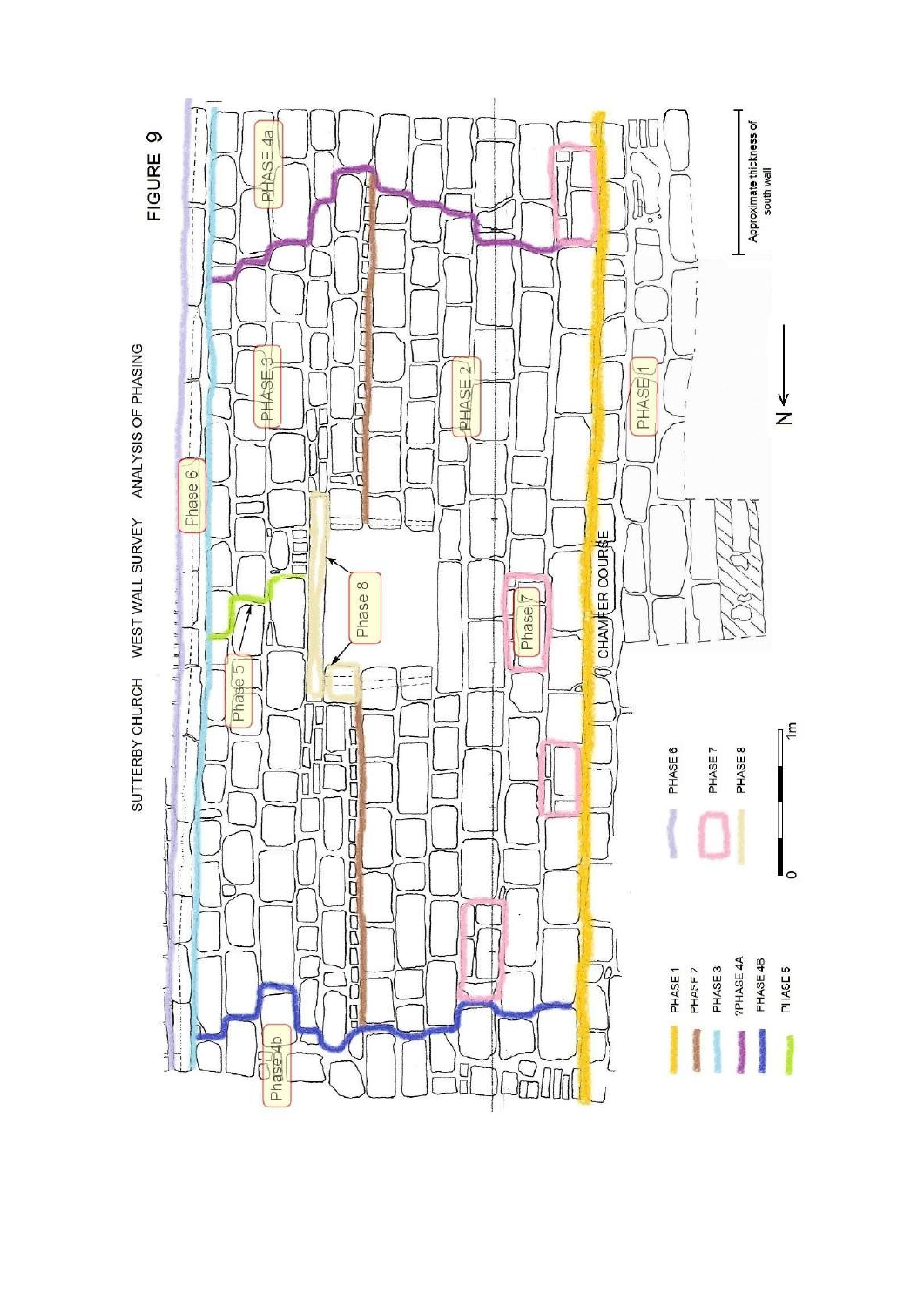# **SUTTERBY CHURCH WEST WALL CHAMFER COURSE DESCRIPTION**



| N <sup>o</sup>          | <b>Comment</b>            | <b>cms</b>     | N <sup>o</sup> | <b>Comment</b>                        | <b>cms</b> | N <sup>o</sup> | <b>Comment</b>                                  | cms            |
|-------------------------|---------------------------|----------------|----------------|---------------------------------------|------------|----------------|-------------------------------------------------|----------------|
| 1                       | worn chamfer              | 5              | 9              | quite good<br>chamfer                 | 8          | 17             | good chamfer, long                              | 9              |
| $\mathbf{2}$            | worn chamfer              | 5              | 10             | quite good<br>chamfer                 | 10         | 18             | damaged chamfer                                 | $\overline{4}$ |
| 3                       | 'dropped'<br>worn chamfer | 7.5            | 11             | long; worn base                       | 9          | 19             | damaged - no<br>chamfer                         |                |
| $\overline{\mathbf{4}}$ | very worn<br>chamfer      | $\overline{4}$ | 12             | good chamfer -<br>worn below          | 10         | 20             | damaged chamfer;<br>scored                      | $\overline{7}$ |
| $5\phantom{.0}$<br>6    | all one stone<br>worn     | 9              | 13             | fragmentary -<br>poss worn<br>chamfer |            | 21             | damaged chamfer -<br>scored                     | $\overline{7}$ |
|                         |                           |                | 14             | quite good<br>chamfer                 | 8          | 22             | damaged,<br>fragmentary. Prob<br>once chamfered |                |
| $\overline{7}$          | good chamfer              | $\overline{7}$ | 15             | good chamfer                          | 8          |                |                                                 |                |
| 8                       | good chamfer              | 8              | 16             | good chamfer,<br>base worn            | 6          |                |                                                 |                |

The measurement shown (cms) is the projection of the chamfer from the wall above (i.e. the amount the chamfer course projects beyond the upper courses)

#### **Chamfer Angles measured for four stones:**



| $N^{o}$ | Angle <sup>o</sup> |
|---------|--------------------|
|         | 52                 |
| 9       | 55                 |
| 14      | 56                 |
|         | .5                 |

Photograph of the chamfered course viewed from SW corner of church, looking north (moss covered course).

The chamfer course is much worn. It has an average projection of 7.5 cms. The chamfer angle is worn and variable but averages *c*. 50°